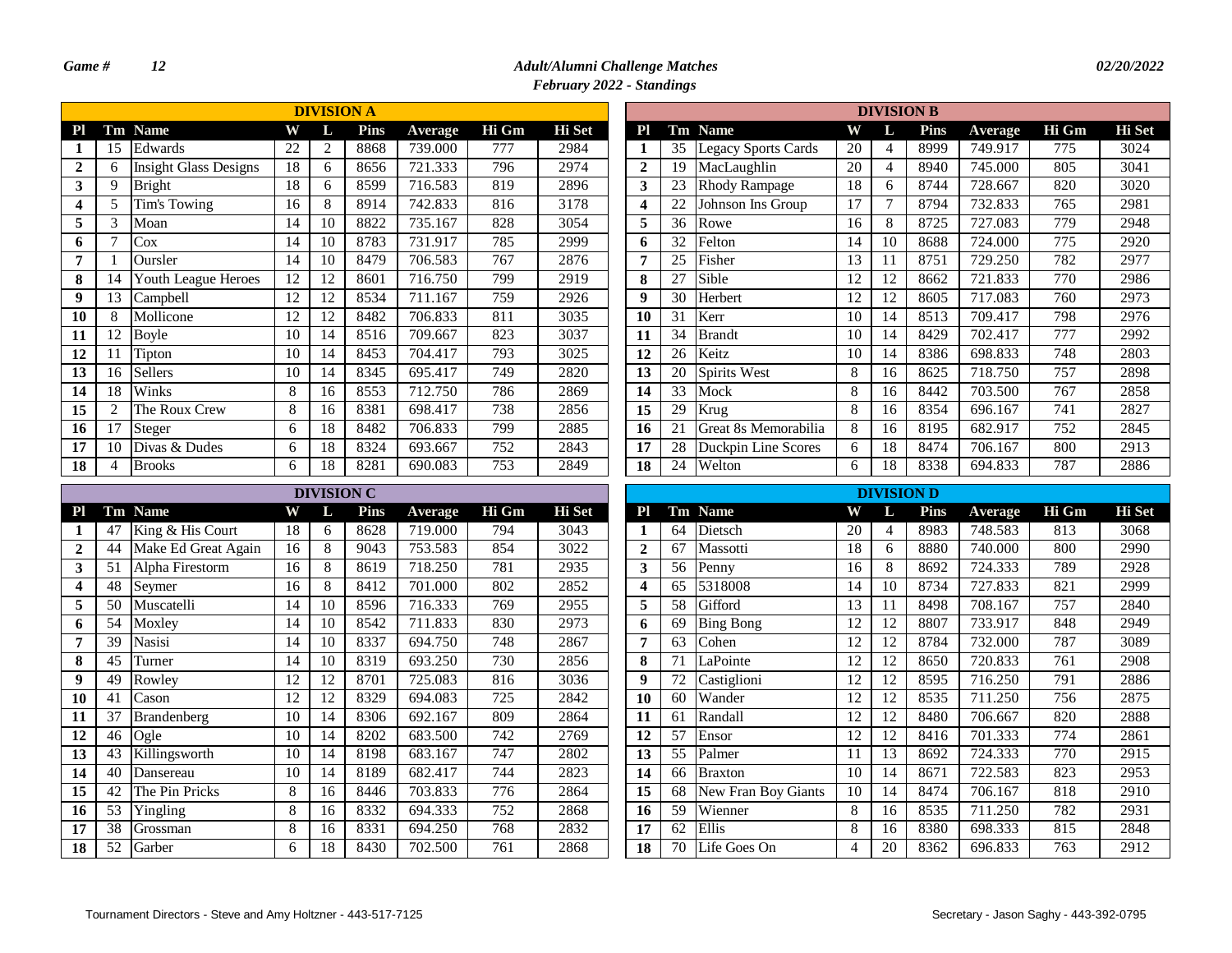| <b>Hi Scratch Game - Team</b> |            |                     |                  | Hi Handicap Game - Team |                |                 |                      | Hi Average - Men |                |                     | Hi Average - Women     |         |            |
|-------------------------------|------------|---------------------|------------------|-------------------------|----------------|-----------------|----------------------|------------------|----------------|---------------------|------------------------|---------|------------|
| <b>Bing Bong</b>              |            | 820                 |                  | Make Ed Great Again     |                | 854             | <b>Mike Manns</b>    |                  | 152.077        | Mia Femino          |                        |         | 144.133    |
| Tim's Towing                  |            | 801                 | <b>Bing Bong</b> |                         |                | 848             | Colby DeAntoniis     |                  | 151.875        | <b>Chasity Gray</b> |                        |         | 143.643    |
| Tim's Towing                  |            | 798                 |                  | Make Ed Great Again     |                | 833             | Phil Dix             |                  | 151.063        | Dani McClay         |                        |         | 143.417    |
| Hi Game - Men                 |            |                     |                  |                         | Hi Set - Men   |                 | John Huber           |                  | 150.250        | Lisa Huber          |                        |         | 141.923    |
| Wayne Matheson, Sr.           |            | 213                 | Mike Manns       |                         |                | 678             | John Blais           |                  | 148.231        | Amanda Zangla       |                        |         | 140.333    |
| Joe Ruthvin                   |            | 212                 | Joe Ruthvin      |                         |                | 657             | Colton Gue           |                  | 148.083        | Carrie Matheson     |                        |         | 139.250    |
| <b>Tom Moseley</b>            |            | 208                 |                  | Colby DeAntoniis        |                | 657             | <b>Bob Catlow</b>    |                  | 148.077        |                     | <b>Heather Watkins</b> |         | 139.077    |
| Hi Game - Women               |            |                     |                  |                         | Hi Set - Women |                 | <b>Bruce Smith</b>   |                  | 148.077        | <b>Kristy Penny</b> |                        |         | 138.000    |
| <b>Chasity Gray</b>           | 194        | <b>Chasity Gray</b> |                  |                         | 688            | John DeAntoniis |                      | 148.063          | Jill Manns     |                     |                        | 137.923 |            |
| Mia Femino                    |            |                     | Dani McClay      |                         |                | 631             | Will Rigney          |                  | 146.923        | Kayla Holbrook      |                        |         | 136.846    |
| <b>Chasity Gray</b>           |            | 190                 | Lisa Huber       |                         |                | 625             | Mark Klingelhofer    |                  | 145.917        |                     | Kristen Cochefski      |         | 135.583    |
|                               |            |                     |                  |                         |                |                 | <b>Substitutes</b>   |                  |                |                     |                        |         |            |
| <b>Name</b>                   | <b>Ent</b> | Gms                 | <b>Pinfall</b>   | Avg.                    | Gm             | <b>Set</b>      | <b>Name</b>          | $Ent$            | Gms            | <b>Pinfall</b>      | Avg.                   | Gm      | <b>Set</b> |
| Joe D'Urso                    | 118        | $\overline{4}$      | 443              | 110.750                 | 117            | 443             | Chris Biederman      | 119              | 2              | 233                 | 116.500                | 117     | 233        |
| Joe Elliott                   | 123        | 8                   | 1033             | 129.125                 | 150            | 499             | <b>BLIND</b>         |                  | 5              | 568                 | 113.600                | 118     | 472        |
| Dennis O'Neal                 | 123        | 9                   | 1084             | 120.444                 | 146            | 479             | <b>Heather Davis</b> | 122              | $\overline{4}$ | 477                 | 119.250                | 148     | 477        |
| Brian Santuccio-Wever         | 138        | $\overline{4}$      | 550              | 137.500                 | 143            | 550             | Kyle James           | 106              | $\overline{2}$ | 243                 | 121.500                | 135     | 243        |
| Jessica Caro                  | 96         | $\overline{4}$      | 330              | 82.500                  | 104            | 184             | David Browne         | 110              | 5              | 511                 | 102.200                | 119     | 429        |
| Chris Roth                    | 137        | $\overline{2}$      | 262              | 131.000                 | 140            | 262             |                      |                  |                |                     |                        |         |            |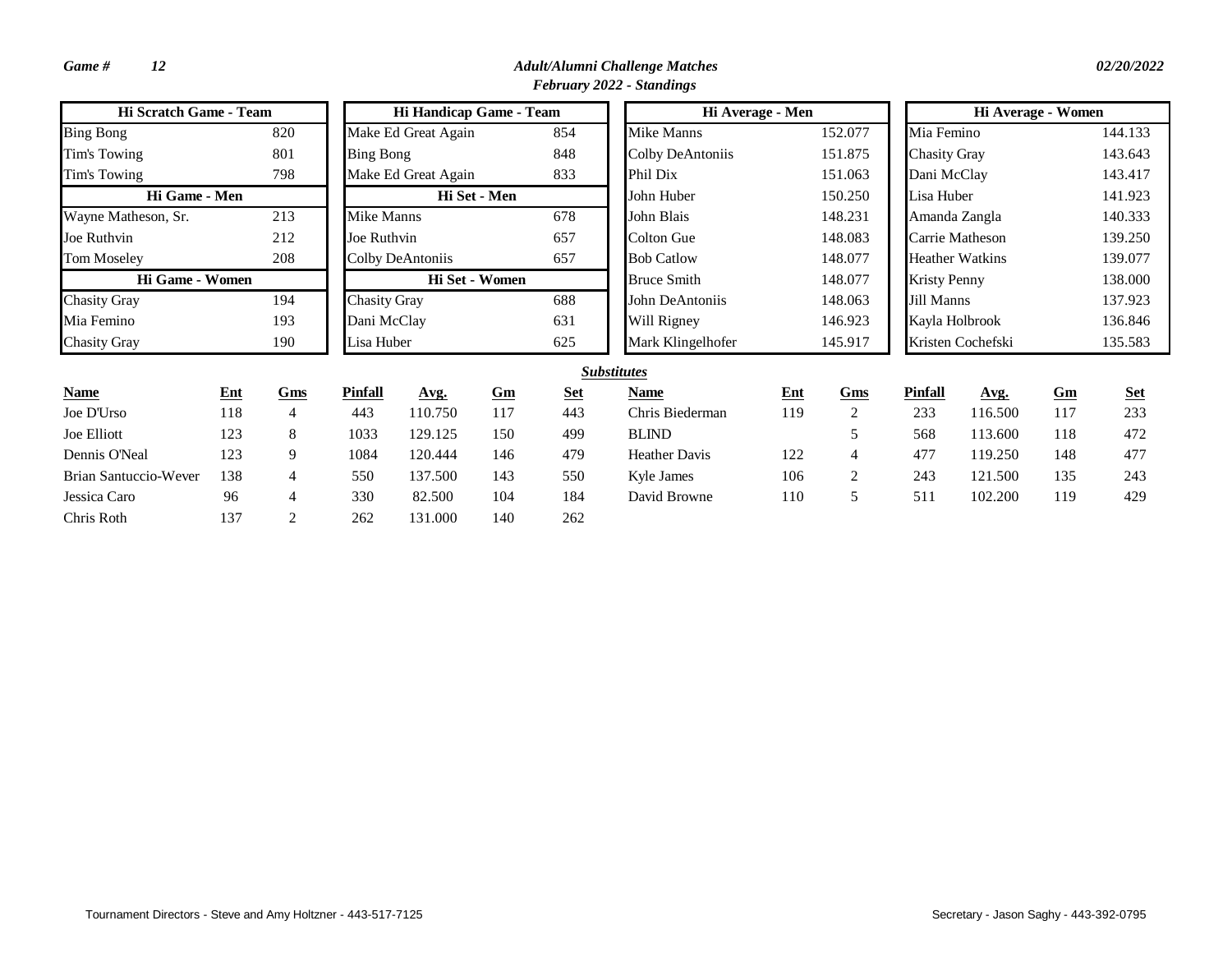|                                       |     |                      |                              |     |                                  | <b>Playoff Results</b> |                                       |                 |                                      |     |
|---------------------------------------|-----|----------------------|------------------------------|-----|----------------------------------|------------------------|---------------------------------------|-----------------|--------------------------------------|-----|
| Division A Rolloff (3 teams, 2 spots) |     |                      |                              |     | <b>Division B Rolloff (NONE)</b> |                        | Division C Rolloff (4 teams, 2 spots) |                 | Division D Rolloff (7 teams, 1 spot) |     |
| Moan                                  |     | 654                  |                              |     |                                  | Muscatelli             | 713                                   |                 | <b>Bing Bong</b>                     | 639 |
| $\overline{\text{Cox}}$               |     | 733                  |                              |     |                                  | Moxley                 | 670                                   | Cohen           |                                      | 691 |
| <b>Oursler</b>                        |     | 715                  |                              |     |                                  | <b>Nasisi</b>          | 699                                   | <b>LaPointe</b> |                                      | 764 |
|                                       |     |                      |                              |     |                                  | Turner                 | 710                                   |                 | Castiglioni                          | 705 |
|                                       |     |                      |                              |     |                                  |                        |                                       | Wander          |                                      | 643 |
|                                       |     |                      |                              |     |                                  |                        |                                       | Randall         |                                      | 724 |
|                                       |     |                      |                              |     |                                  |                        |                                       | Ensor           |                                      | 709 |
|                                       |     |                      |                              |     |                                  |                        |                                       |                 |                                      |     |
|                                       |     |                      |                              |     |                                  |                        |                                       |                 |                                      |     |
| 1st Round                             |     |                      | Round of 16                  |     | Quarterfinals                    |                        | <b>Semifinals</b>                     |                 | <b>Finals</b>                        |     |
| <b>Bright</b>                         | 837 |                      | Make Ed Great Again          | 763 |                                  |                        |                                       |                 |                                      |     |
| Felton                                | 671 | <b>Bright</b>        |                              | 761 | Make Ed Great Again              | 739                    |                                       |                 |                                      |     |
| Seymer                                | 724 | Edwards              |                              | 722 | Seymer                           | 672                    |                                       |                 |                                      |     |
| Gifford                               | 717 | Seymer               |                              | 733 |                                  |                        | Make Ed Great Again                   | 740             |                                      |     |
| <b>Rhody Rampage</b>                  | 742 | Massotti             |                              | 732 |                                  |                        | Muscatelli                            | 674             |                                      |     |
| Oursler                               | 712 | <b>Rhody Rampage</b> |                              | 775 | <b>Rhody Rampage</b>             | 707                    |                                       |                 |                                      |     |
| 5318008                               | 680 |                      | <b>Legacy Sports Cards</b>   | 729 | Muscatelli                       | 708                    |                                       |                 |                                      |     |
| Muscatelli                            | 717 | Muscatelli           |                              | 783 |                                  |                        |                                       |                 | Make Ed Great Again                  | 712 |
| Alpha Firestorm                       | 825 |                      | <b>Insight Glass Designs</b> | 779 |                                  |                        |                                       |                 | <b>Dietsch</b>                       | 756 |
| LaPointe                              | 742 | Alpha Firestorm      |                              | 673 | <b>Insight Glass Designs</b>     | 660                    |                                       |                 |                                      |     |
| Tim's Towing                          | 775 | King & His Court     |                              | 679 | Tim's Towing                     | 827                    |                                       |                 |                                      |     |
| Rowe                                  | 688 | Tim's Towing         |                              | 768 |                                  |                        | Tim's Towing                          | 625             |                                      |     |
| Penny                                 | 726 | MacLaughlin          |                              | 736 |                                  |                        | Dietsch                               | 803             |                                      |     |
| Turner                                | 742 | Turner               |                              | 755 | Turner                           | 659                    |                                       |                 |                                      |     |
| Johnson Ins Group                     | 705 | Dietsch              |                              | 772 | Dietsch                          | 812                    |                                       |                 |                                      |     |
| Cox                                   | 749 | Cox                  |                              | 730 |                                  |                        |                                       |                 |                                      |     |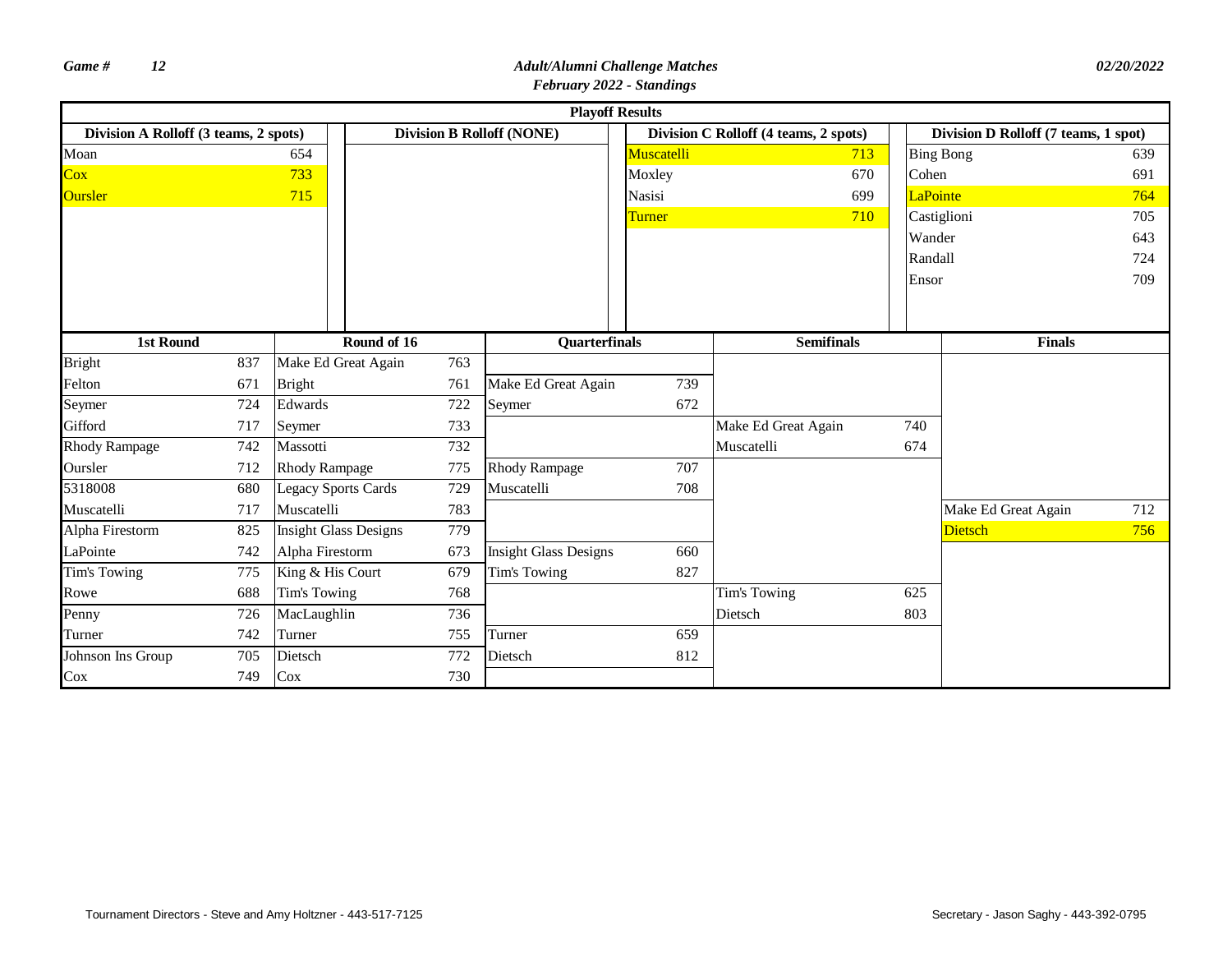| $# 1$ - Oursler        | Ent | Gms        | <b>Pinfall</b> | Avg.        | Gm  | <b>Set</b> | #2 - The Roux Crew        | Ent | <b>Gms</b> | Pinfall        | Avg.    | Gm  | <b>Set</b> | $#3 - Moan$                | Ent | Gms        | Pinfall        | Avg.    | Gm  | <b>Set</b> |
|------------------------|-----|------------|----------------|-------------|-----|------------|---------------------------|-----|------------|----------------|---------|-----|------------|----------------------------|-----|------------|----------------|---------|-----|------------|
| Samantha Schreibman    | 106 | 14         | 1540           | 110.000     | 135 | 465        | Mike Stacy                | 114 | 12         | 1407           | 117.250 | 156 | 489        | Kristina Moan              | 119 | 13         | 1648           | 126.769 | 153 | 550        |
| Frank Schreibman       | 122 | 14         | 1739           | 124.214     | 159 | 532        | Eric Briggs               | 117 | 12         | 1445           | 120.417 | 141 | 500        | Dave Campopiano            | 120 | 13         | 1452           | 111.692 | 128 | 459        |
| Greg Johnson           | 127 | 14         | 1794           | 128.143     | 157 | 566        | Mark Roux                 | 120 | 12         | 1494           | 124.500 | 152 | 531        | Kayla Holbrook             | 123 | 13         | 1779           | 136.846 | 165 | 598        |
| Jake Oursler           | 128 | 14         | 1735           | 123.929     | 158 | 503        | Paul Frosolone            | 123 | 12         | 1424           | 118.667 | 142 | 511        | Rob Levesque               | 130 | 13         | 1856           | 142.769 | 185 | 638        |
| Michael Schaeffer      | 136 | 14         | 1922           | 137.286     | 168 | 568        | Michael Smith             | 125 | 12         | 1411           | 117.583 | 136 | 491        | <b>Marcus Muratore</b>     | 136 | 13         | 1740           | 133.846 | 160 | 550        |
| Team #1 Total          | 619 |            |                |             |     |            | Team # 2 Total            | 599 |            |                |         |     |            | Team # 3 Total             | 628 |            |                |         |     |            |
| $#4$ - Brooks          | Ent | Gms        | <b>Pinfall</b> | Avg.        | Gm  | <b>Set</b> | 5 - Tim's Towing          | Ent | <b>Gms</b> | <b>Pinfall</b> | Avg.    | Gm  | <b>Set</b> | #6 - Insight Glass Designs | Ent | <b>Gms</b> | <b>Pinfall</b> | Avg.    | Gm  | <b>Set</b> |
| <b>Kim Brooks</b>      | 117 | 12         | 1352           | 112.667     | 130 | 497        | Erik Pistorio             | 133 | 16         | 2177           | 136.063 | 181 | 583        | Jenna Zimmerman            | 115 | 14         | 1691           | 120.786 | 150 | 508        |
| Denise Brooks          | 117 | 8          | 866            | 108.250     | 120 | 445        | John Huber                | 141 | 16         | 2404           | 150.250 | 176 | 651        | Mike Spiegel               | 116 | 14         | 1775           | 126.786 | 149 | 548        |
| Janet Sauter           | 127 | 12         | 1436           | 119.667     | 139 | 490        | John Biederman            | 142 | 12         | 1750           | 145.833 | 168 | 620        | Chris Kennedy              | 123 | 14         | 1780           | 127.143 | 154 | 559        |
| Noelle DeAntoniis      | 129 | 12         | 1555           | 129.583     | 154 | 550        | Colby DeAntoniis          | 145 | 16         | 2430           | 151.875 | 191 | 657        | <b>Bucky Poole</b>         | 127 | 14         | 1635           | 116.786 | 151 | 480        |
| <b>Britney Burke</b>   | 130 | 12         | 1603           | 133.583     | 172 | 544        | John DeAntoniis           | 145 | 16         | 2369           | 148.063 | 197 | 607        | <b>Bobby Stockman</b>      | 131 | 14         | 1954           | 139.571 | 189 | 639        |
| Team # 4 Total         | 620 |            |                |             |     |            | Team # 5 Total            | 706 |            |                |         |     |            | Team # 6 Total             | 612 |            |                |         |     |            |
| #7 - Cox               | Ent | Gms        | <b>Pinfall</b> | Avg.        | Gm  | <b>Set</b> | #8 - Mollicone            | Ent | <b>Gms</b> | Pinfall        | Avg.    | Gm  | <b>Set</b> | #9 - Bright                | Ent | <b>Gms</b> | <b>Pinfall</b> | Avg.    | Gm  | <b>Set</b> |
| Andy Cox               | 117 | 15         | 1807           | 120.467     | 142 | 484        | Alicyn Mollicone          | 123 | 12         | 1457           | 121.417 | 146 | 516        | <b>Bill Bright</b>         | 122 | 14         | 1841           | 131.500 | 164 | 526        |
| <b>Ray Altiery</b>     | 125 | 15         | 1931           | 128.733     | 155 | 529        | <b>Brandin Tipple</b>     | 126 | 12         | 1593           | 132.750 | 157 | 557        | <b>Marty Barnes</b>        | 128 | 14         | 1802           | 128.714 | 174 | 520        |
| Kevin Repoli           | 127 | 15         | 2087           | 139.133     | 158 | 597        | Alan L'Esperance          | 130 | 12         | 1551           | 129.250 | 184 | 576        | RJ Hodges, Jr.             | 129 | 14         | 1868           | 133.429 | 174 | 574        |
| <b>Stacy Kelley</b>    | 128 | 15         | 1903           | 126.867     | 161 | 531        | Steve Mollicone, Jr.      | 134 | 12         | 1610           | 134.167 | 165 | 565        | Rob Green                  | 131 | 14         | 1839           | 131.357 | 164 | 555        |
| <b>Brian Varner</b>    | 131 | 15         | 2112           | 140.800     | 177 | 579        | Mark Parker, Jr.          | 140 | 12         | 1587           | 132.250 | 155 | 593        | Kevin Roycroft             | 133 | 14         | 1937           | 138.357 | 194 | 588        |
| Team #7 Total          | 628 |            |                |             |     |            | Team # 8 Total            | 653 |            |                |         |     |            | Team # 9 Total             | 643 |            |                |         |     |            |
| #10 - Divas & Dudes    | Ent | Gms        | <b>Pinfall</b> | Avg.        | Gm  | <b>Set</b> | $# 11 - Tipton$           | Ent | Gms        | <b>Pinfall</b> | Avg.    | Gm  | <b>Set</b> | $#12 - Bovle$              | Ent | Gms        | <b>Pinfall</b> | Avg.    | Gm  | <b>Set</b> |
| Danielle Quattrocche   | 112 | 12         | 1463           | 121.917     | 159 | 511        | <b>Jack Tipton</b>        | 117 | 12         | 1345           | 112.083 | 136 | 481        | Gregg Boyle                | 127 | 12         | 1475           | 122.917 | 152 | 508        |
| Ron Quattrocche        | 113 | 5          | 547            | 109.400     | 143 | 367        | <b>Brian Oliff</b>        | 128 | 12         | 1462           | 121.833 | 184 | 527        | Mark Schwabline            | 131 | 12         | 1505           | 125.417 | 180 | 550        |
| Andrea Niedzwicki      | 120 | 12         | 1338           | 111.500     | 132 | 464        | Kevin Gibson              | 133 | 12         | 1612           | 134.333 | 159 | 577        | <b>Ryan Watkins</b>        | 132 | 12         | 1725           | 143.750 | 188 | 637        |
| Regina Greco           | 120 | 12         | 1345           | 112.083     | 151 | 460        | Joe Ruthvin               | 136 | 12         | 1654           | 137.833 | 212 | 657        | Winnie Shriver, Jr.        | 139 | 12         | 1641           | 136.750 | 179 | 646        |
| <b>Ben Cummins</b>     | 124 | 11         | 1357           | 123.364     | 157 | 538        | Amanda Zangla             | 138 | 12         | 1684           | 140.333 | 170 | 584        | Matt Kruger                | 148 | 12         | 1714           | 142.833 | 182 | 589        |
| Team # 10 Total        | 589 |            |                |             |     |            | Team #11 Total            | 652 |            |                |         |     |            | Team #12 Total             | 677 |            |                |         |     |            |
| #13 - Campbell         | Ent | <b>Gms</b> | <b>Pinfall</b> | Avg.        | Gm  | <b>Set</b> | #14 - Youth League Heroes | Ent | <b>Gms</b> | Pinfall        | Avg.    | Gm  | <b>Set</b> | #15 - Edwards              | Ent | <b>Gms</b> | <b>Pinfall</b> | Avg.    | Gm  | <b>Set</b> |
| Allen Campbell         | 124 | 12         | 1454           | 121.167     | 150 | 498        | Andrew Walko              | 106 | 12         | 1397           | 116.417 | 141 | 471        | Chris Edwards              | 100 | 13         | 1523           | 117.154 | 151 | 488        |
| <b>Barry Schriefer</b> | 132 | 12         | 1637           | 136.417     | 166 | 568        | Nick Green                | 111 | 12         | 1395           | 116.250 | 144 | 474        | Scott Edwards              | 103 | 11         | 1162           | 105.636 | 126 | 447        |
| Dani McClay            | 134 | 12         | 1721           | 143.417 187 |     | 631        | Abbey Schline             | 124 | 12         | 1518           | 126.500 | 172 | 560        | Tony Iafolla               | 110 | 6          | 710            | 118.333 | 154 | 386        |
| Matt Anastasi          | 141 | 12         | 1599           | 133.250     | 158 | 585        | <b>Marvin Dorr</b>        | 130 | 12         | 1474           | 122.833 | 144 | 500        | Gabby Baker                | 113 | 13         | 1626           | 125.077 | 153 | 525        |
| <b>Randy Farlow</b>    | 143 | 12         | 1643           | 136.917     | 169 | 596        | Jonathan Green            | 140 | 12         | 1725           | 143.750 | 189 | 604        | George Conn, IV            | 120 | 13         | 1759           | 135.308 | 169 | 596        |
| Team #13 Total         | 674 |            |                |             |     |            | Team #14 Total            | 611 |            |                |         |     |            | Team #15 Total             | 546 |            |                |         |     |            |
| $#16 - Sellers$        | Ent | Gms        | <b>Pinfall</b> | Avg.        | Gm  | <b>Set</b> | #17 - Steger              | Ent | <b>Gms</b> | <b>Pinfall</b> | Avg.    | Gm  | <b>Set</b> | $#18 - Winks$              | Ent | <b>Gms</b> | <b>Pinfall</b> | Avg.    | Gm  | <b>Set</b> |
| <b>Kylie Sellers</b>   | 105 | 12         | 1345           | 112.083     | 136 | 502        | David Hanshew, Jr.        | 110 | 12         | 1315           | 109.583 | 142 | 456        | Jeremy Robinson            | 109 | 12         | 1330           | 110.833 | 127 | 460        |
| <b>Becky Sieck</b>     | 125 | 12         | 1393           | 116.083     | 155 | 489        | <b>Bruce Steger</b>       | 116 | 12         | 1447           | 120.583 | 161 | 524        | <b>Tony Curry</b>          | 119 | 12         | 1461           | 121.750 | 148 | 546        |
| Jamie Sieck            | 134 | 12         | 1668           | 139.000     | 172 | 572        | James Hahn, Jr.           | 117 | 12         | 1412           | 117.667 | 140 | 494        | Dave Young                 | 119 | 12         | 1483           | 123.583 | 143 | 524        |
| <b>Bob Subock</b>      | 136 | 12         | 1515           | 126.250     | 150 | 534        | Shawn Steger              | 121 | 12         | 1525           | 127.083 | 173 | 601        | <b>Chuck Quattrocche</b>   | 128 | 12         | 1524           | 127.000 | 175 | 587        |
| Andy Gerhard           | 143 | 12         | 1644           | 137.000     | 162 | 571        | David Hanshew, Sr.        | 125 | 12         | 1487           | 123.917 | 169 | 557        | Jason Sauter               | 133 | 12         | 1639           | 136.583 | 197 | 579        |
| Team #16 Total         | 643 |            |                |             |     |            | Team #17 Total            | 589 |            |                |         |     |            | Team #18 Total             | 608 |            |                |         |     |            |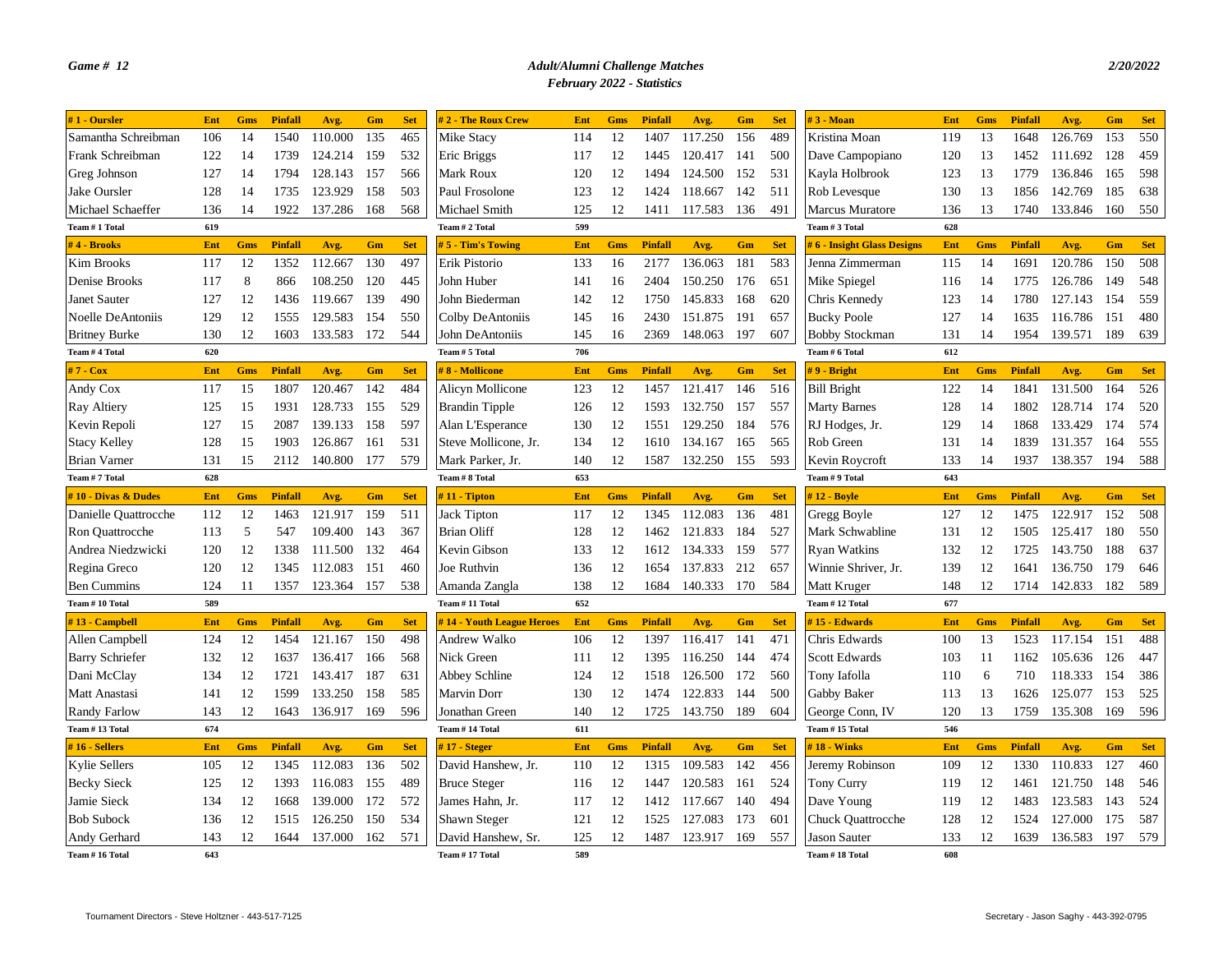| #19 - MacLaughlin                  | Ent        | Gms<br>13 | Pinfall<br>1642 | Avg.<br>126.308 | Gm<br>149 | <b>Set</b><br>534 | #20 - Spirits West                        | Ent<br>135 | Gms<br>12 | Pinfall<br>1624 | Avg.<br>135.333    | Gm<br>159 | <b>Set</b><br>552 | # 21 - Great 8s Memorabilia<br>Karl Lehr | Ent<br>114 | Gms<br>12  | Pinfall<br>1232 | Avg.<br>102.667 | Gm<br>138  | <b>Set</b><br>478 |
|------------------------------------|------------|-----------|-----------------|-----------------|-----------|-------------------|-------------------------------------------|------------|-----------|-----------------|--------------------|-----------|-------------------|------------------------------------------|------------|------------|-----------------|-----------------|------------|-------------------|
| Scott MacLaughlin, Sr.             | 124        |           |                 |                 | 168       | 584               | Nicholas Lloyd                            |            |           | 1738            | 144.833            | 162       | 585               |                                          |            | 12         |                 |                 | 169        | 513               |
| <b>Eric Barnes</b>                 | 127        | 13        | 1806            | 138.923         |           |                   | Alex Barnes                               | 136        | 12        |                 |                    |           | 516               | Joe LaBouyer<br>Josh Fink                | 122        |            | 1451            | 120.917         |            |                   |
| <b>Bob Catlow</b>                  | 131        | 13        | 1925            | 148.077         | 181       | 625               | <b>Tut Braitsch</b><br><b>Walt Brooks</b> | 136        | 6         | 767<br>1730     | 127.833<br>144.167 | 137       | 580               | Justin Stewart                           | 128        | 12         | 1439            | 119.917         | 176<br>153 | 509               |
| <b>Steve Borges</b>                | 133        | 13        | 1786            | 137.385         | 162       | 556               |                                           | 141        | 12        |                 |                    | 175       |                   |                                          | 128        | 12         | 1546            | 128.833         |            | 569               |
| Jayce Napolitano<br>Team #19 Total | 137<br>652 | 13        | 1763            | 135.615         | 166       | 574               | Chris Kruger, Jr.<br>Team # 20 Total      | 148<br>696 | 12        | 1700            | 141.667            | 155       | 577               | Dylan Santos<br>Team # 21 Total          | 137<br>629 | 12         | 1615            | 134.583         | 160        | 552               |
|                                    |            |           |                 |                 |           |                   |                                           |            |           |                 |                    |           |                   |                                          |            |            |                 |                 |            |                   |
| #22 - Johnson Ins Group            | Ent        | Gms       | Pinfall         | Avg.            | Gm        | <b>Set</b>        | #23 - Rhody Rampage                       | Ent        | Gms       | Pinfall         | Avg.               | Gm        | <b>Set</b>        | #24 - Welton                             | Ent        | Gms        | <b>Pinfall</b>  | Avg.            | Gm         | <b>Set</b>        |
| Sean Kromeke                       | 117        | 13        | 1670            | 128.462         | 150       | 538               | Gene Potter                               | 113        | 15        | 1787            | 119.133            | 137       | 477               | <b>Russ Welton</b>                       | 127        | 12         | 1450            | 120.833         | 144        | 533               |
| Travelle Johnson                   | 127        | 13        | 1692            | 130.154         | 151       | 554               | Mia Femino                                | 114        | 15        | 2162            | 144.133            | 193       | 590               | <b>Bill Fox</b>                          | 132        | 12         | 1637            | 136.417         | 175        | 609               |
| Daniel Mahoney                     | 140        | 13        | 1756            | 135.077         | 157       | 587               | Andrew Mello                              | 119        | 15        | 1871            | 124.733            | 152       | 553               | Chuck Paris                              | 141        | 12         | 1633            | 136.083         | 160        | 561               |
| <b>Jason Saghy</b>                 | 142        | 13        | 1884            | 144.923         | 184       | 588               | Julie Alves                               | 131        | 15        | 1866            | 124.400            | 154       | 519               | <b>Bill Collison</b>                     | 141        | 12         | 1585            | 132.083         | 157        | 533               |
| <b>Bruce Smith</b>                 | 144        | 13        | 1925            | 148.077         | 172       | 621               | Leo Monteiro                              | 142        | 15        | 2022            | 134.800            | 176       | 598               | <b>Billy Thomas</b>                      | 146        | 12         | 1673            | 139.417         | 172        | 606               |
| Team # 22 Total                    | 670        |           |                 |                 |           |                   | Team # 23 Total                           | 619        |           |                 |                    |           |                   | Team # 24 Total                          | 687        |            |                 |                 |            |                   |
| $#25$ - Fisher                     | Ent        | Gms       | Pinfall         | Avg.            | Gm        | <b>Set</b>        | # 26 - Keitz                              | Ent        | Gms       | Pinfall         | Avg.               | Gm        | <b>Set</b>        | # 27 - Sible                             | Ent        | Gms        | <b>Pinfall</b>  | Avg.            | Gm         | <b>Set</b>        |
| <b>Bethany Fisher</b>              | 95         | 12        | 1311            | 109.250         | 144       | 453               | Alan Keitz                                | 122        | 12        | 1583            | 131.917            | 173       | 559               | Ed Sible, Sr.                            | 110        | 12         | 1245            | 103.750         | 125        | 420               |
| Trina Morris                       | 125        | 12        | 1475            | 122.917         | 143       | 514               | <b>Brian Keitz</b>                        | 124        | 12        | 1450            | 120.833            | 151       | 516               | Bonnie Johnson                           | 111        | 12         | 1495            | 124.583         | 160        | 513               |
| Tony DeFrancesco                   | 126        | 12        | 1522            | 126.833         | 151       | 542               | Andy Goodman                              | 126        | 12        | 1474            | 122.833            | 151       | 503               | <b>Grant Stickel</b>                     | 116        | 12         | 1477            | 123.083         | 155        | 534               |
| Nick Harmel                        | 127        | 12        | 1599            | 133.250         | 180       | 561               | <b>Ron Crew</b>                           | 127        | 12        | 1506            | 125.500            | 162       | 523               | Colleen David                            | 120        | 12         | 1452            | 121.000         | 143        | 520               |
| Jeff Smith                         | 128        | 12        | 1656            | 138.000         | 186       | 563               | Mark Berends                              | 142        | 12        | 1569            | 130.750            | 152       | 536               | David Richardson                         | 133        | 12         | 1697            | 141.417         | 168        | 622               |
| Team # 25 Total                    | 601        |           |                 |                 |           |                   | Team # 26 Total                           | 641        |           |                 |                    |           |                   | Team # 27 Total                          | 590        |            |                 |                 |            |                   |
| #28 - Duckpin Line Scores          | Ent        | Gms       | Pinfall         | Avg.            | Gm        | <b>Set</b>        | # 29 - Krug                               | Ent        | Gms       | Pinfall         | Avg.               | Gm        | <b>Set</b>        | #30 - Herbert                            | Ent        | <b>Gms</b> | <b>Pinfall</b>  | Avg.            | Gm         | <b>Set</b>        |
| Tom Watson                         | 111        | 12        | 1319            | 109.917         | 151       | 458               | Katie Green                               | 111        | 12        | 1333            | 111.083            | 139       | 447               | Mike Barnes                              | 123        | 12         | 1435            | 119.583         | 149        | 509               |
| <b>Steve Maurer</b>                | 111        | 12        | 1322            | 110.167         | 140       | 456               | Stephanie Smith                           | 118        | 12        | 1439            | 119.917            | 151       | 534               | Keith Herbert                            | 124        | 12         | 1562            | 130.167         | 175        | 540               |
| John Novak                         | 117        | 12        | 1402            | 116.833         | 137       | 486               | Patrick Krug                              | 119        | 12        | 1433            | 119.417            | 147       | 497               | <b>Brian Banzhoff</b>                    | 135        | 12         | 1681            | 140.083         | 174        | 603               |
| Mike Lindemann                     | 121        | 12        | 1505            | 125.417         | 158       | 522               | Chris Foard                               | 124        | 12        | 1502            | 125.167            | 170       | 507               | <b>Gary McKinsey</b>                     | 135        | 12         | 1615            | 134.583         | 159        | 548               |
| Zeke Falero                        | 128        | 12        | 1618            | 134.833         | 161       | 584               | Phil Robinson                             | 127        | 12        | 1447            | 120.583            | 147       | 508               | Jeremy Wood                              | 140        | 12         | 1664            | 138.667         | 176        | 594               |
| Team # 28 Total                    | 588        |           |                 |                 |           |                   | Team # 29 Total                           | 599        |           |                 |                    |           |                   | Team # 30 Total                          | 657        |            |                 |                 |            |                   |
| #31 - Kerr                         | Ent        | Gms       | Pinfall         | Avg.            | Gm        | <b>Set</b>        | #32 - Felton                              | Ent        | Gms       | Pinfall         | Avg.               | Gm        | <b>Set</b>        | #33 - Mock                               | Ent        | Gms        | Pinfall         | Avg.            | Gm         | <b>Set</b>        |
| <b>Brady Kerr</b>                  | 114        | 12        | 1380            | 115.000         | 142       | 489               | <b>Brittany Felton</b>                    | 117        | 13        | 1566            | 120.462            | 169       | 552               | Mike Mock                                | 112        | 12         | 1374            | 114.500         | 144        | 481               |
| Candy Kerr                         | 116        | 12        | 1406            | 117.167         | 143       | 510               | Jenn Stollof                              | 119        | 13        | 1569            | 120.692            | 154       | 507               | Randy Cool                               | 117        | 12         | 1418            | 118.167         | 135        | 481               |
| Chris Hartner                      | 133        | 12        | 1566            | 130.500         | 169       | 581               | Amanda Miller                             | 119        | 13        | 1608            | 123.692            | 165       | 527               | Robert Herron                            | 124        | 12         | 1428            | 119.000         | 155        | 506               |
| Chuck Cook                         | 136        | 12        | 1604            | 133.667         | 155       | 565               | Johnny Wilson                             | 129        | 13        | 1841            | 141.615            | 165       | 573               | Charlie Zombro, Jr.                      | 129        | 12         | 1519            | 126.583         | 159        | 529               |
| Colton Gue                         | 144        | 12        | 1777            | 148.083         | 205       | 605               | Zander Beddow                             | 140        | 13        | 1735            | 133.462            | 176       | 541               | Tommy Miller, Jr.                        | 132        | 12         | 1647            | 137.250         | 158        | 558               |
| Team # 31 Total                    | 643        |           |                 |                 |           |                   | Team # 32 Total                           | 624        |           |                 |                    |           |                   | Team # 33 Total                          | 614        |            |                 |                 |            |                   |
| #34 - Brandt                       | Ent        | Gms       | Pinfall         | Avg.            | Gm        | <b>Set</b>        | #35 - Legacy Sports Cards                 | Ent        | Gms       | <b>Pinfall</b>  | Avg.               | Gm        | <b>Set</b>        | #36 - Rowe                               | Ent        | Gms        | <b>Pinfall</b>  | Avg.            | Gm         | <b>Set</b>        |
| Eric Brandt                        | 121        | 12        | 1446            | 120.500         | 142       | 513               | Jonathon Winepol                          | 95         | 13        | 1667            | 128.231            | 147       | 542               | <b>Brian Rowe</b>                        | 112        | 13         | 1438            | 110.615         | 139        | 469               |
| <b>Mark Meszaros</b>               | 122        | 12        | 1501            | 125.083         | 174       | 520               | John Fellas                               | 109        | 13        | 1507            | 115.923            | 150       | 527               | Aaron Halbedel                           | 119        | 13         | 1659            | 127.615         | 174        | 561               |
| Chris Watson                       | 124        | 12        | 1574            | 131.167         | 167       | 548               | Chris Hammen                              | 112        | 13        | 1578            | 121.385            | 147       | 520               | Korey Packard                            | 121        | 13         | 1721            | 132.385         | 168        | 582               |
| John Martin                        | 126        | 12        | 1534            | 127.833         | 186       | 596               | <b>Rick Winepol</b>                       | 117        | 13        | 1623            | 124.846            | 166       | 531               | Josh Lowell                              | 127        | 13         | 1645            | 126.538         | 186        | 564               |
| Paul McDaniel                      | 127        | 12        | 1366            | 113.833         | 133       | 479               | Eric Ball                                 | 127        | 13        | 1637            | 125.923            | 154       | 538               | Brendan O'Dowd                           | 128        | 13         | 1728            | 132.923         | 175        | 601               |
| Team # 34 Total                    | 620        |           |                 |                 |           |                   | Team # 35 Total                           | 560        |           |                 |                    |           |                   | Team # 36 Total                          | 607        |            |                 |                 |            |                   |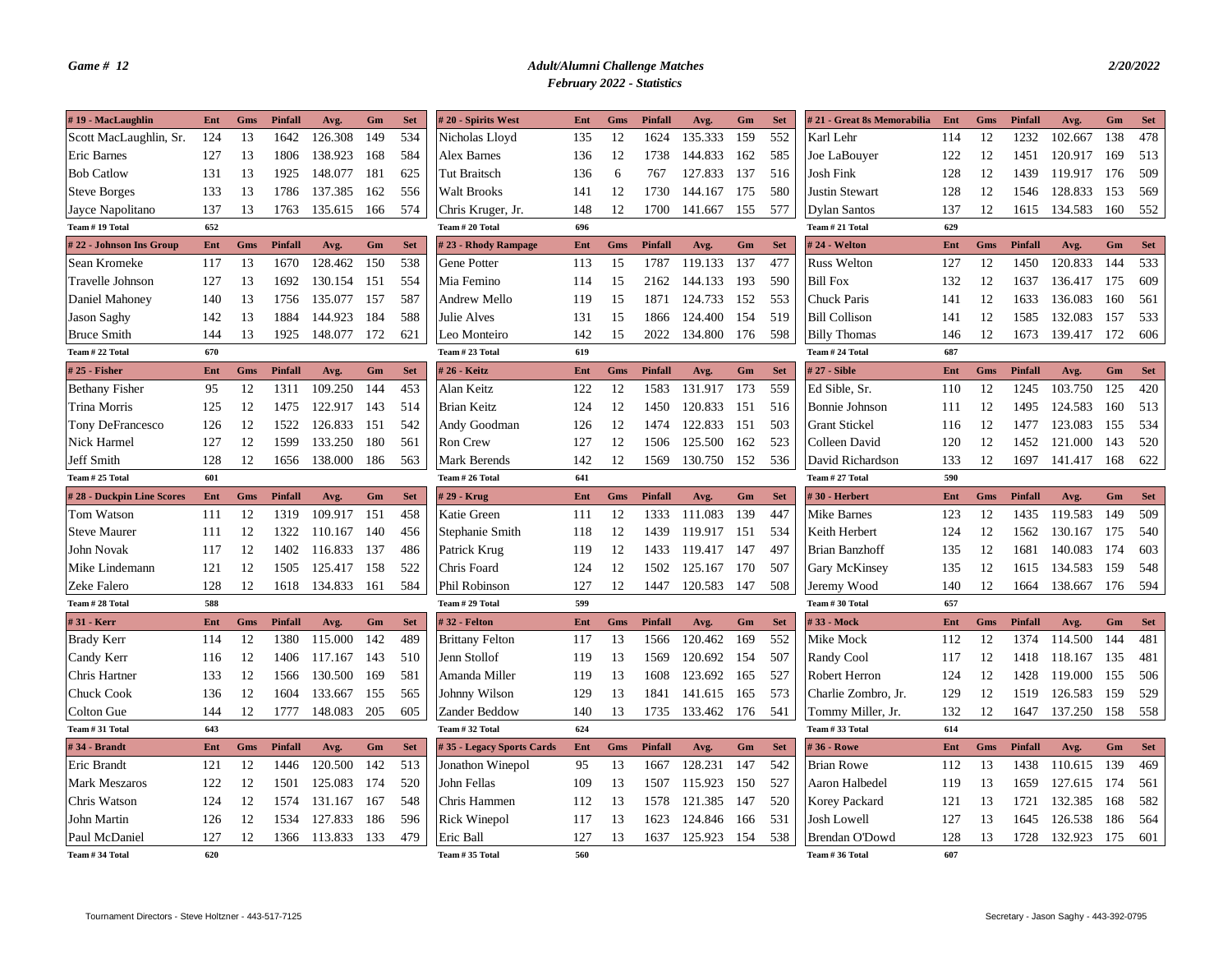| #37 - Brandenberg        | Ent | Gms            | <b>Pinfall</b> | Avg.    | Gm  | <b>Set</b> | #38 - Grossman             | Ent | Gms | Pinfall        | Avg.    | Gm  | <b>Set</b> | #39 - Nasisi            | Ent | Gms        | <b>Pinfall</b> | Avg.    | Gm  | <b>Set</b> |
|--------------------------|-----|----------------|----------------|---------|-----|------------|----------------------------|-----|-----|----------------|---------|-----|------------|-------------------------|-----|------------|----------------|---------|-----|------------|
| Chuck Day                | 120 | 12             | 1435           | 119.583 | 150 | 537        | Gary Bosley                | 106 | 11  | 1263           | 114.818 | 143 | 502        | Keith Theroux           | 104 | 13         | 1335           | 102.692 | 129 | 450        |
| <b>Tracy Brandenberg</b> | 122 | 12             | 1375           | 114.583 | 141 | 483        | Craig Grossman             | 128 | 12  | 1516           | 126.333 | 175 | 517        | Mariano Nasisi          | 110 | 13         | 1509           | 116.077 | 154 | 492        |
| Joe Rahnis, Jr.          | 129 | 12             | 1506           | 125.500 | 181 | 523        | <b>Jeff Kapper</b>         | 129 | 12  | 1511           | 125.917 | 152 | 521        | DJ Russo                | 112 | 13         | 1483           | 114.077 | 125 | 463        |
| <b>Brian Reynolds</b>    | 131 | 12             | 1538           | 128.167 | 164 | 556        | <b>Nick Morales</b>        | 130 | 12  | 1412           | 117.667 | 148 | 490        | <b>Stacy Nasisi</b>     | 117 | 13         | 1494           | 114.923 | 139 | 470        |
| <b>Steve Calvert</b>     | 131 | 12             | 1576           | 131.333 | 179 | 574        | Rob Barry                  | 133 | 12  | 1585           | 132.083 | 159 | 594        | Sal Nasisi              | 139 | 13         | 1733           | 133.308 | 160 | 570        |
| Team # 37 Total          | 633 |                |                |         |     |            | Team # 38 Total            | 626 |     |                |         |     |            | Team # 39 Total         | 582 |            |                |         |     |            |
| #40 - Dansereau          | Ent | Gms            | Pinfall        | Avg.    | Gm  | <b>Set</b> | #41 - Cason                | Ent | Gms | Pinfall        | Avg.    | Gm  | <b>Set</b> | #42 - The Pin Pricks    | Ent | Gms        | Pinfall        | Avg.    | Gm  | <b>Set</b> |
| Jack Dansereau           | 122 | 12             | 1305           | 108.750 | 135 | 477        | Jeff Cason, Sr.            | 106 | 12  | 1243           | 103.583 | 125 | 433        | Jeff Mueller            | 116 | 12         | 1433           | 119.417 | 142 | 486        |
| Jim Kaufmann             | 128 | $\overline{4}$ | 429            | 107.250 | 111 | 429        | Amanda Dove                | 123 | 12  | 1461           | 121.750 | 151 | 529        | Joe Aro                 | 116 | 12         | 1330           | 110.833 | 127 | 451        |
| Mike Labrie              | 131 | 12             | 1592           | 132.667 | 159 | 539        | Dave Heller, Jr.           | 123 | 12  | 1332           | 111.000 | 157 | 478        | <b>Bob Gruss</b>        | 122 | 12         | 1341           | 111.750 | 137 | 471        |
| Erik Pellett             | 138 | 12             | 1552           | 129.333 | 154 | 550        | Mike Bertoldi              | 125 | 12  | 1570           | 130.833 | 154 | 550        | <b>Eddie Helferstay</b> | 124 | 12         | 1640           | 136.667 | 195 | 614        |
| Paul Grohs               | 140 | 12             | 1697           | 141.417 | 172 | 606        | <b>Scott Mauk</b>          | 138 | 12  | 1667           | 138.917 | 178 | 582        | Nikolai Pytryga         | 128 | 12         | 1562           | 130.167 | 153 | 567        |
| Team #40 Total           | 659 |                |                |         |     |            | Team #41 Total             | 615 |     |                |         |     |            | Team #42 Total          | 606 |            |                |         |     |            |
| #43 - Killingsworth      | Ent | Gms            | Pinfall        | Avg.    | Gm  | <b>Set</b> | # 44 - Make Ed Great Again | Ent | Gms | <b>Pinfall</b> | Avg.    | Gm  | <b>Set</b> | #45 - Turner            | Ent | <b>Gms</b> | Pinfall        | Avg.    | Gm  | <b>Set</b> |
| Jeramie Killingsworth    | 132 | 12             | 1475           | 122.917 | 163 | 515        | Josh Bull                  | 111 | 16  | 2098           | 131.125 | 186 | 557        | Logan Turner            | 110 | 16         | 1954           | 122.125 | 147 | 519        |
| Kenny Herrell            | 134 | 12             | 1573           | 131.083 | 159 | 563        | <b>Eddie Dix</b>           | 119 | 16  | 1966           | 122.875 | 174 | 498        | Brian Jednorski         | 129 | 16         | 1977           | 123.563 | 161 | 496        |
| Erick Wenk               | 139 | 12             | 1587           | 132.250 | 159 | 541        | Carrie Matheson            | 124 | 16  | 2228           | 139.250 | 177 | 566        | <b>Steve Holtzner</b>   | 140 | 16         | 2102           | 131.375 | 172 | 576        |
| James Simon              | 141 | 12             | 1586           | 132.167 | 167 | 589        | Wayne Matheson, Jr.        | 144 | 16  | 2264           | 141.500 | 203 | 580        | Chad Wrzesinski         | 141 | 16         | 2154           | 134.625 | 166 | 553        |
| Tim Boslev               | 150 | 12             | 1701           | 141.750 | 185 | 576        | Phil Dix                   | 146 | 16  | 2417           | 151.063 | 182 | 629        | <b>Brian Vest</b>       | 144 | 16         | 2230           | 139.375 | 195 | 606        |
| Team #43 Total           | 696 |                |                |         |     |            | Team #44 Total             | 644 |     |                |         |     |            | Team #45 Total          | 664 |            |                |         |     |            |
| #46 - Ogle               | Ent | Gms            | Pinfall        | Avg.    | Gm  | <b>Set</b> | #47 - King & His Court     | Ent | Gms | Pinfall        | Avg.    | Gm  | <b>Set</b> | $#48 - Seymour$         | Ent | Gms        | Pinfall        | Avg.    | Gm  | <b>Set</b> |
| Jennifer Nebinger        | 108 | 12             | 1307           | 108.917 | 139 | 467        | Chuck King                 | 116 | 13  | 1689           | 129.923 | 168 | 545        | Ashley Wright           | 103 | 15         | 1641           | 109.400 | 142 | 474        |
| Colin Ogle               | 121 | 12             | 1488           | 124.000 | 149 | 520        | Dave Gilley                | 124 | 13  | 1550           | 119.231 | 168 | 543        | Kathy Seymer            | 113 | 15         | 1724           | 114.933 | 156 | 480        |
| Marc Kiriou              | 127 | 12             | 1397           | 116.417 | 156 | 487        | <b>Bob King</b>            | 134 | 13  | 1829           | 140.692 | 176 | 615        | Becki Prince            | 122 | 15         | 1778           | 118.533 | 158 | 521        |
| Billy Ripley, Jr.        | 130 | 12             | 1460           | 121.667 | 147 | 531        | Andy Welling               | 135 | 13  | 1675           | 128.846 | 166 | 536        | <b>MJ</b> Harvey        | 125 | 15         | 1876           | 125.067 | 153 | 545        |
| Rob Deck                 | 132 | 12             | 1530           | 127.500 | 140 | 550        | Mike Kowalewski            | 140 | 13  | 1784           | 137.231 | 157 | 564        | Chuck Hicks             | 128 | 15         | 1917           | 127.800 | 160 | 517        |
| Team #46 Total           | 618 |                |                |         |     |            | Team #47 Total             | 649 |     |                |         |     |            | Team #48 Total          | 591 |            |                |         |     |            |
| #49 - Rowley             | Ent | Gms            | Pinfall        | Avg.    | Gm  | <b>Set</b> | # 50 - Muscatelli          | Ent | Gms | Pinfall        | Avg.    | Gm  | <b>Set</b> | #51 - Alpha Firestorm   | Ent | Gms        | Pinfall        | Avg.    | Gm  | <b>Set</b> |
| Donovan Lange            | 106 | 12             | 1460           | 121.667 | 152 | 512        | Nick Muscatelli            | 107 | 17  | 1958           | 115.176 | 143 | 494        | <b>Brittany Shriver</b> | 109 | 14         | 1604           | 114.571 | 166 | 498        |
| <b>Steve Rowley</b>      | 132 | 12             | 1545           | 128.750 | 148 | 572        | Michele Ruzzano            | 115 | 17  | 2012           | 118.353 | 151 | 496        | Travis Keith            | 113 | 14         | 1605           | 114.643 | 137 | 459        |
| Wayne Lipka              | 140 | 12             | 1650           | 137.500 | 185 | 616        | Jared Ruzzano              | 119 | 17  | 1923           | 113.118 | 137 | 470        | Chasity Gray            | 126 | 14         | 2011           | 143.643 | 194 | 688        |
| Matt Buckingham          | 140 | 12             | 1719           | 143.250 | 171 | 615        | Zach Simonelli             | 121 | 17  | 2302           | 135.412 | 176 | 582        | Ray Keith               | 134 | 14         | 1793           | 128.071 | 172 | 549        |
| Mark Klingelhofer        | 146 | 12             | 1751           | 145.917 | 179 | 613        | Kyle Holton                | 130 | 17  | 2194           | 129.059 | 157 | 556        | <b>Steve Dryer</b>      | 144 | 14         | 1998           | 142.714 | 201 | 565        |
| Team #49 Total           |     |                |                |         |     |            |                            | 592 |     |                |         |     |            | Team # 51 Total         | 626 |            |                |         |     |            |
|                          | 664 |                |                |         |     |            | Team # 50 Total            |     |     |                |         |     |            |                         |     |            |                |         |     |            |
| $# 52 - Garker$          | Ent | Gms            | Pinfall        | Avg.    | Gm  | <b>Set</b> | #53 - Yingling             | Ent | Gms | <b>Pinfall</b> | Avg.    | Gm  | <b>Set</b> | #54 - Moxley            | Ent | Gms        | <b>Pinfall</b> | Avg.    | Gm  | <b>Set</b> |
| Stephanie Garber         | 111 | 12             | 1387           | 115.583 | 142 | 470        | Michelle Nebinger          | 118 | 12  | 1389           | 115.750 | 136 | 498        | Dianna Moxley           | 96  | 13         | 1387           | 106.692 | 134 | 458        |
| Doug Graef               | 115 | 12             | 1376           | 114.667 | 155 | 490        | Dave Yingling              | 124 | 12  | 1503           | 125.250 | 146 | 521        | Jim Mitchell            | 120 | 13         | 1576           | 121.231 | 160 | 563        |
| <b>Tyler DeGrange</b>    | 119 | 12             | 1423           | 118.583 | 182 | 541        | Marcie Gregory             | 125 | 12  | 1534           | 127.833 | 160 | 536        | Tom Moseley             | 120 | 13         | 1713           | 131.769 | 208 | 568        |
| Colby Smith              | 125 | 12             | 1483           | 123.583 | 147 | 539        | Pixie Brown                | 129 | 12  | 1465           | 122.083 | 159 | 558        | Patrick Mitchell        | 123 | 13         | 1540           | 118.462 | 171 | 548        |
| Dave Jones               | 127 | 12             | 1537           | 128.083 | 153 | 537        | <b>Bill Soukup</b>         | 143 | 12  | 1625           | 135.417 | 180 | 597        | Clay Moreland           | 136 | 13         | 1644           | 126.462 | 161 | 524        |